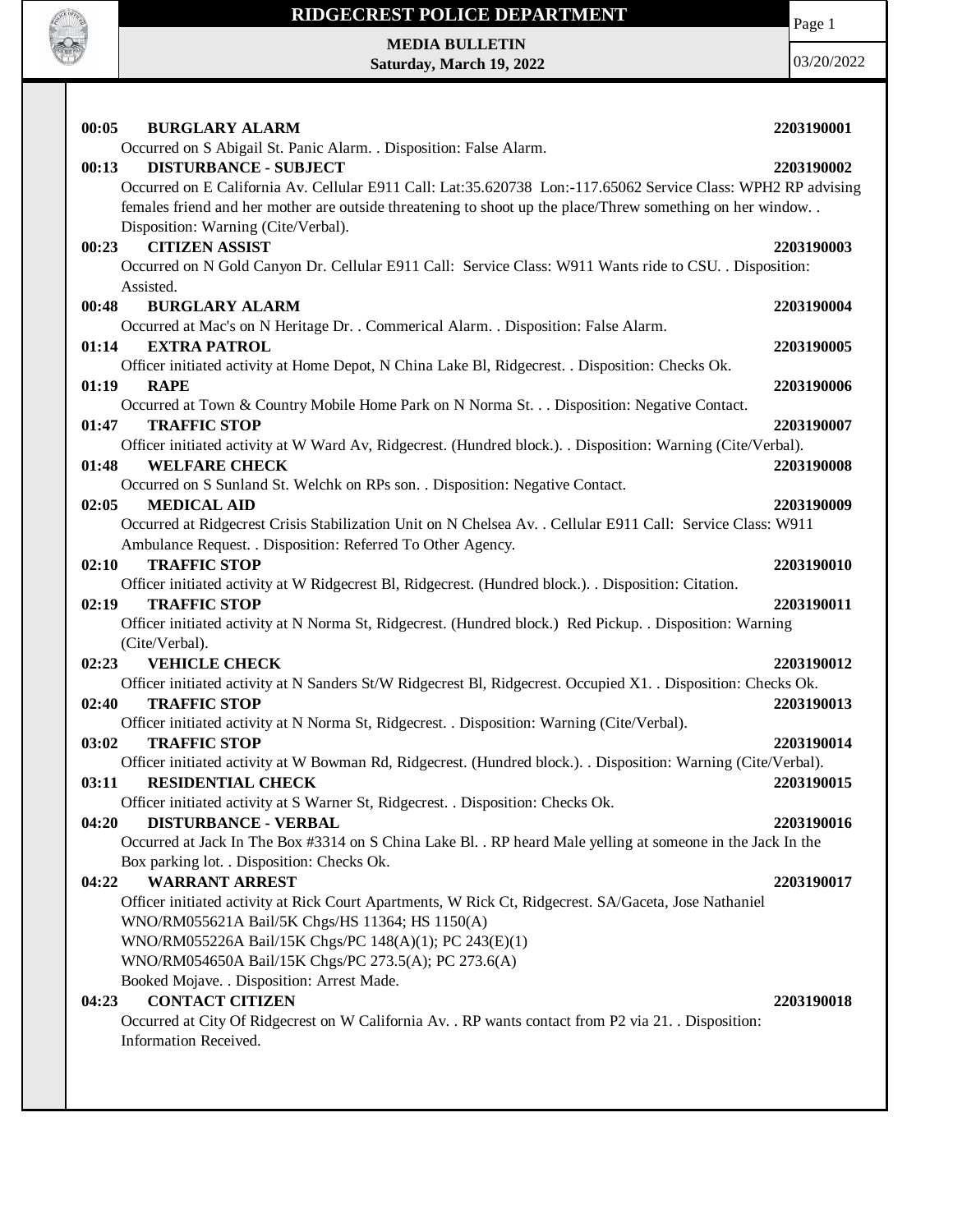

Page 2

**MEDIA BULLETIN Saturday, March 19, 2022**

| 04:35<br>911 HANG UP<br>Occurred at City Of Ridgecrest on W California Av. . Cellular E911 Call: Service Class: W911 Hangup. .            | 2203190019 |
|-------------------------------------------------------------------------------------------------------------------------------------------|------------|
| Disposition: Log Note Only.<br>PRISONER TRANSPORT<br>04:59                                                                                | 2203190020 |
| Occurred at City Of Ridgecrest on W California Av. . 22-846. . Disposition: Necessary Action Taken.                                       |            |
| 05:08<br><b>BURGLARY ALARM</b>                                                                                                            | 2203190021 |
| Occurred at Famous Footwear #3385 on N China Lake Bl. . Commercial. . Disposition: False Alarm.                                           |            |
| <b>EXTRA PATROL</b><br>05:45                                                                                                              | 2203190022 |
| Occurred on W Haloid Av. 2203030085. . Disposition: Checks Ok.                                                                            |            |
| 05:45<br><b>EXTRA PATROL</b>                                                                                                              | 2203190023 |
| Occurred on S Sunset St. Extra patrols requested. . Disposition: Checks Ok.<br>06:34<br><b>MEDICAL AID</b>                                | 2203190024 |
| Occurred on S Sunset St. Ambulance request. . Disposition: Referred To Other Agency.                                                      |            |
| <b>BURGLARY ALARM</b><br>06:52                                                                                                            | 2203190025 |
| Occurred on S Sanders St. AOA: Kitchen Sensor. . Disposition: False Alarm.                                                                |            |
| <b>STOLEN VEHICLE REPORT</b><br>07:16                                                                                                     | 2203190026 |
| Occurred on E Ridgecrest Bl. Red Saturn SUV 2008 stolen sometime between 1900-0700 hours has a bad                                        |            |
| transmission - will be at that location in about 40 min. . Disposition: Report Taken.                                                     |            |
| 08:02<br><b>MEDICAL AID</b>                                                                                                               | 2203190027 |
| Occurred on N Palm Dr. Ambulance request. . Disposition: Referred To Other Agency.                                                        |            |
| 911 WIRELESS CALL<br>08:25                                                                                                                | 2203190028 |
| Occurred at City Of Ridgecrest on W California Av. . Silent line, unable to call back. . Disposition: Log Note                            |            |
| Only.<br>08:28<br>911 WIRELESS CALL                                                                                                       | 2203190029 |
| Occurred on E Upjohn Av. Sounds like child playing with phone - second call from this number, unable to call                              |            |
| back. . Disposition: Log Note Only.                                                                                                       |            |
| 911 WIRELESS CALL<br>08:32                                                                                                                | 2203190030 |
| Occurred on E Upjohn Av. third call from this number, unable to call back. . Disposition: Log Note Only.                                  |            |
| 08:32<br>911 WIRELESS CALL                                                                                                                | 2203190031 |
| Occurred on E Upjohn Av. fourth call, unable to call back. . Disposition: Log Note Only.                                                  |            |
| 911 FOLLOW UP<br>08:36                                                                                                                    | 2203190032 |
| Occurred on E Upjohn Av. multiple calls from this area unable to call back. . Disposition: Checks Ok.                                     |            |
| 911 WIRELESS CALL<br>08:37                                                                                                                | 2203190033 |
| Occurred on E Upjohn Av. multiple calls from this area, unable to call back. . Disposition: Log Note Only.                                |            |
| 08:38<br>911 WIRELESS CALL                                                                                                                | 2203190034 |
| Occurred on E Upjohn Av. multiple calls from this address, unable to call back. Disposition: Log Note Only.<br>911 WIRELESS CALL<br>08:43 | 2203190035 |
| Occurred on E Upjohn Av. multiple calls from this location unable to call back. Disposition: Log Note Only.                               |            |
| <b>WELFARE CHECK</b><br>09:08                                                                                                             | 2203190036 |
| Occurred at S Alvord St/W Mariposa Av. RP states that there is a silver small 4 door vehicle with a dog in it.                            |            |
| The last couple days it has been in the back seat of the car - tan and white husky - windows are down and dog                             |            |
| seems ok, RP was just concerned since it was there the last two days on her walk. . Disposition: Checks Ok.                               |            |
| 911 WIRELESS CALL<br>09:19                                                                                                                | 2203190037 |
| Occurred on E Upjohn Av. Silent line, unable to call back. Disposition: Log Note Only.                                                    |            |
| 911 FOLLOW UP<br>09:20                                                                                                                    | 2203190038 |
| Occurred at Quality Inn on S China Lake Bl. . Service Class: CNTX Hang up. . Disposition: Checks Ok.                                      |            |
| <b>LAND TRESPASS</b><br>09:23                                                                                                             | 2203190039 |
| Occurred at Saddas Eastridge Market on E Ridgecrest Bl. . RP states there is a female who will not leave. .                               |            |
| Disposition: Cancelled by RP.                                                                                                             |            |
|                                                                                                                                           |            |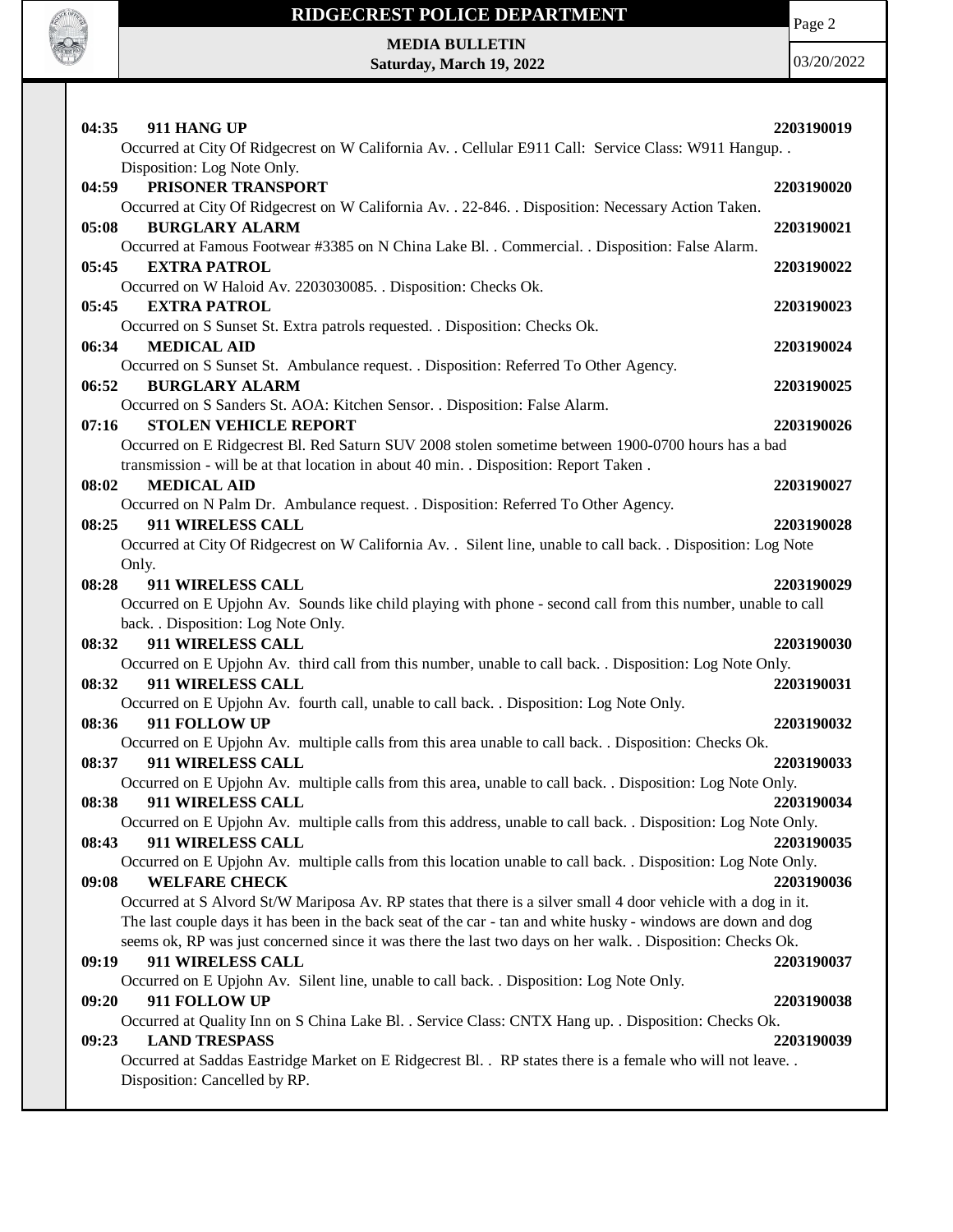

**MEDIA BULLETIN Saturday, March 19, 2022** Page 3

| 09:44<br><b>UNWANTED SUBJECT</b>                                                                                    | 2203190040 |
|---------------------------------------------------------------------------------------------------------------------|------------|
| Occurred on N Sunland St. RP states he has a "robber" in his house - RP states that he knows who it is and he       |            |
| said he will not tell me but he will tell the officer. . Disposition: Checks Ok.                                    |            |
| <b>VANDALISM REPORT</b><br>09:56                                                                                    | 2203190041 |
| Occurred on W Bataan Av. RP states that the back window was broken out of their vehicle sometime last night.        |            |
| . Disposition: Necessary Action Taken.                                                                              |            |
| <b>SPECIAL EVENT</b><br>09:57                                                                                       | 2203190042 |
| Officer initiated activity at Desert Empire Fairgrounds, S Richmond Rd, Ridgecrest. Adoption Event. .               |            |
| Disposition: Necessary Action Taken.                                                                                |            |
| DISTURBANCE - LANDLORD/TENANT<br>10:15                                                                              | 2203190043 |
| Officer initiated activity at City Of Ridgecrest, W California Av, Ridgecrest. . Disposition: Information Provided. |            |
| 911 WIRELESS CALL<br>10:26                                                                                          | 2203190044 |
| Occurred on E Upjohn Av. multiple calls from this number, unable to call back. Disposition: Log Note Only.          |            |
| 10:26<br>911 WIRELESS CALL                                                                                          | 2203190045 |
| Occurred on E Upjohn Av. multiple calls from this number, unable to call back. Disposition: Log Note Only.          |            |
| 911 WIRELESS CALL<br>10:27                                                                                          | 2203190046 |
| Occurred on E Upjohn Av. multiple calls from this number, unable to call back. . Disposition: Log Note Only.        |            |
| 10:30<br><b>WARRANT ARREST</b>                                                                                      | 2203190047 |
| Officer initiated activity at S Warner St, Ridgecrest. SA/Morse, Jessica Lee 09/09/1993 WNO/RM055811A               |            |
| Bail/5k Chg/488 PC/10852 VC Supp to 21-3824                                                                         |            |
| Cited and released. . Disposition: Necessary Action Taken.                                                          |            |
| 911 HANG UP<br>11:06                                                                                                | 2203190048 |
| Occurred at City Of Ridgecrest on W California Av. . Hang up, unable to call back. . Disposition: Log Note          |            |
| Only.                                                                                                               |            |
| 11:11<br><b>BURGLARY ALARM</b>                                                                                      | 2203190049 |
| Occurred on S Downs St. AOA: Teacher's Lounge. . Disposition: False Alarm.                                          |            |
| PROPERTY DAMAGE ONLY TC<br>11:24                                                                                    | 2203190050 |
| Occurred on W Wilson Av. (Hundred block.) RP states that there is a brick wall next to her location that was hit    |            |
| - vehicle that hit the wall is at the house next to where the brick wall was hit - unk circs. . Disposition: Report |            |
| Taken.                                                                                                              |            |
| 11:45<br><b>BURGLARY ALARM</b>                                                                                      | 2203190051 |
| Occurred on N Sol Ct. AOA: Dining room 2 window. . Disposition: False Alarm.                                        |            |
| 11:58<br>911 WIRELESS CALL                                                                                          | 2203190052 |
| Occurred on E Upjohn Av. Silent line, unable to call back. Disposition: Log Note Only.                              |            |
| 12:08<br><b>KEEP THE PEACE</b>                                                                                      | 2203190053 |
| Occurred on S Warner St. . Disposition: Necessary Action Taken.                                                     |            |
| <b>ACO CALL</b><br>12:12                                                                                            | 2203190054 |
| Officer initiated activity at E Commercial Av, Ridgecrest. (Hundred block.) loose dog. . Disposition: Animal        |            |
| Control Handled.                                                                                                    |            |
| <b>ACO CALL</b><br>12:21                                                                                            | 2203190055 |
| Officer initiated activity at S Lincoln St, Ridgecrest. Confined dog. . Disposition: Animal Control Handled.        |            |
| 12:33<br><b>BURGLARY ALARM</b>                                                                                      | 2203190056 |
| Occurred at Vfw Ship 4084 on N Alvord St. . AOA: back and medical door. . Disposition: Checks Ok.                   |            |
| 13:21<br><b>CONTACT CITIZEN</b>                                                                                     | 2203190057 |
| Officer initiated activity at Ridgecrest Regional Hospital, N China Lake Bl, Ridgecrest. . Disposition: Report      |            |
| Taken.                                                                                                              |            |
|                                                                                                                     |            |
|                                                                                                                     |            |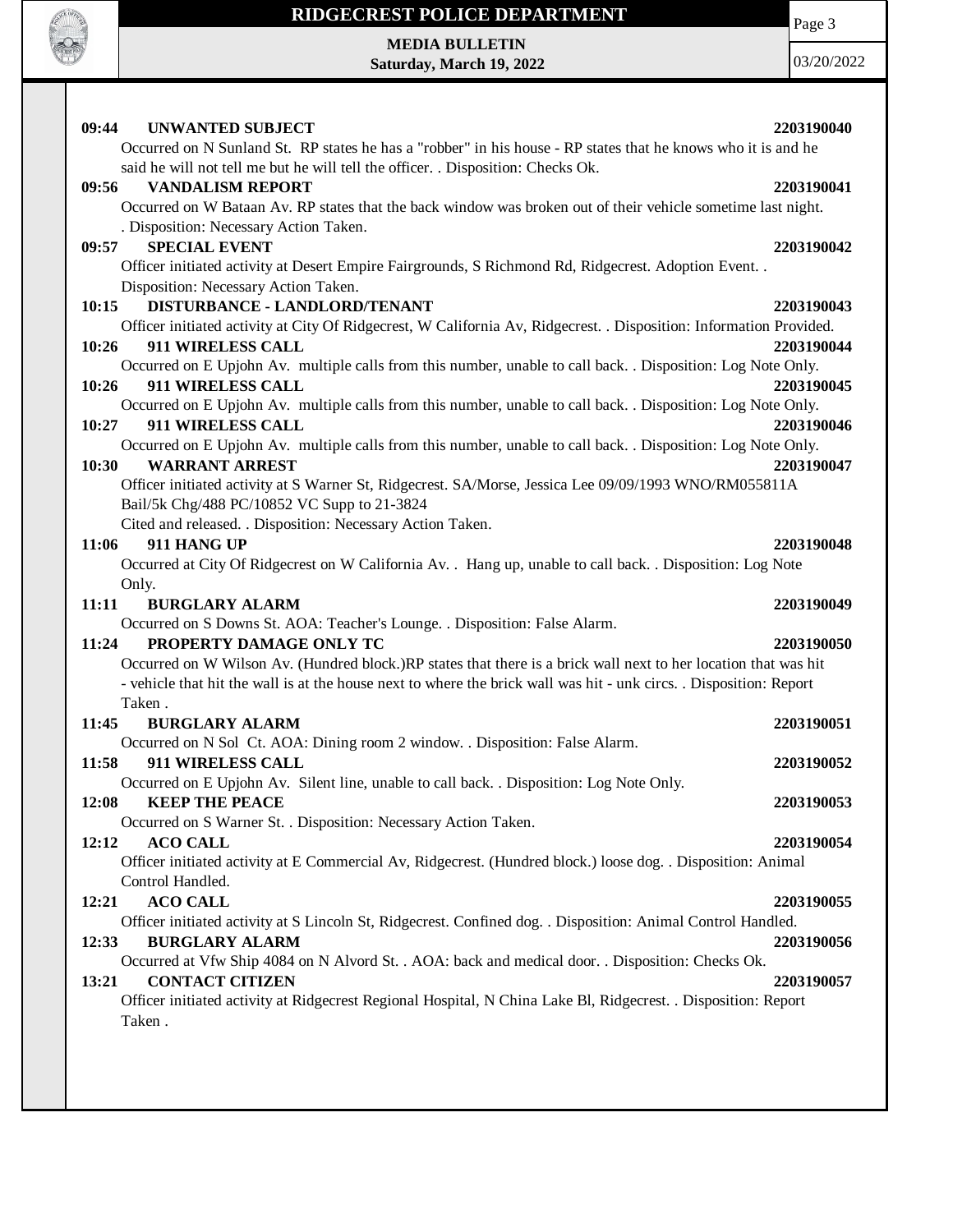

Page 4

**MEDIA BULLETIN Saturday, March 19, 2022**

| 13:22 UNWANTED SUBJECT<br>Occurred on W Franklin Av. Orange sweatshirt with dirty blonde hair/shoulder length just sitting on the            | 2203190058 |
|----------------------------------------------------------------------------------------------------------------------------------------------|------------|
| retaining wall/was crying. . Disposition: Unable To Locate.                                                                                  |            |
| 911 WIRELESS CALL<br>13:29                                                                                                                   | 2203190059 |
| Occurred at City Of Ridgecrest on W California Av. . Talking heard in background, unable to call back. .                                     |            |
| Disposition: Necessary Action Taken.                                                                                                         |            |
| <b>DISABLED VEHICLE</b><br>13:40                                                                                                             | 2203190060 |
| Officer initiated activity at Mcdonald's, N China Lake Bl, Ridgecrest. . Disposition: Necessary Action Taken.                                |            |
| PROPERTY DAMAGE ONLY TC<br>13:53                                                                                                             | 2203190061 |
| Occurred at Sands Mobile Home Park on W Ridgecrest Bl. . single vehicle into median/veh disabled - closer to                                 |            |
| John's Pizza. . Disposition: Report Taken .                                                                                                  |            |
| <b>MEDICAL AID</b><br>13:56                                                                                                                  | 2203190062 |
| Occurred on N Gold Canyon Dr. Service Class: VOIP Ambulance request. . Disposition: Referred To Other                                        |            |
| Agency.                                                                                                                                      |            |
| 13:56<br><b>INFORMATION</b>                                                                                                                  | 2203190063 |
| Occurred at City Of Ridgecrest on W California Av. . RP req CHP. . Disposition: Referred To Other Agency.<br><b>CONTACT CITIZEN</b><br>14:04 | 2203190064 |
| Occurred at City Of Ridgecrest on W California Av. . Requesting contact via 21 from WC regarding veh release.                                |            |
| . Disposition: Information Received.                                                                                                         |            |
| <b>CONTACT CITIZEN</b><br>14:04                                                                                                              | 2203190065 |
| Occurred at Walmart Supercenter on E Bowman Rd. . Requesting contact via 21 from P6. . Disposition:                                          |            |
| Information Provided.                                                                                                                        |            |
| <b>HAZARDOUS CONDITION</b><br>14:25                                                                                                          | 2203190066 |
| Occurred on S Gateway Bl. RP states there is a power line in front of the house and it is shorting out                                       |            |
| Disposition: Necessary Action Taken.                                                                                                         |            |
| <b>CONTACT CITIZEN</b><br>14:33                                                                                                              | 2203190067 |
| Occurred at City Of Ridgecrest on W California Av. . Requesting to speak to WC - in front of RPD. .                                          |            |
| Disposition: Information Provided.                                                                                                           |            |
| 911 WIRELESS CALL<br>14:38                                                                                                                   | 2203190068 |
| Occurred at City Of Ridgecrest on W California Av. . Silent line, unable to call back. . Disposition: Necessary                              |            |
| Action Taken.                                                                                                                                |            |
| 14:41<br><b>MEDICAL AID</b>                                                                                                                  | 2203190069 |
| Occurred on N Peg St. Service Class: VOIP Ambulance request. . Disposition: Referred To Other Agency.                                        |            |
| 14:58<br><b>INFORMATION RECEIVED</b>                                                                                                         | 2203190070 |
| Occurred at City Of Ridgecrest on W California Av. . Information rec'd. . Disposition: Information Received.                                 |            |
| 15:06<br><b>CONTACT CITIZEN</b>                                                                                                              | 2203190071 |
| Occurred on S Sunland St. Wants to report an assault from yesterday. . Disposition: Information Provided.<br>15:07<br><b>CONTACT CITIZEN</b> | 2203190072 |
| Occurred on W Robertson Av. Wants to talk to the COP. . Disposition: Information Provided.                                                   |            |
| <b>MEDICAL AID</b><br>15:44                                                                                                                  | 2203190073 |
| Occurred at Santiago Ridgecrest Estates on W Ward Av. . Ambulance request. . Disposition: Referred To                                        |            |
| Other Agency.                                                                                                                                |            |
| <b>CONTACT CITIZEN</b><br>15:47                                                                                                              | 2203190074 |
| Occurred at City Of Ridgecrest on W California Av. . Wants to provide information. . Disposition: Information                                |            |
| Received.                                                                                                                                    |            |
| 15:49<br><b>BURGLARY ALARM</b>                                                                                                               | 2203190075 |
| Occurred on N Meadowview Ln. AOA: Front Door and Main Motion. . Disposition: False Alarm.                                                    |            |
|                                                                                                                                              |            |
|                                                                                                                                              |            |
|                                                                                                                                              |            |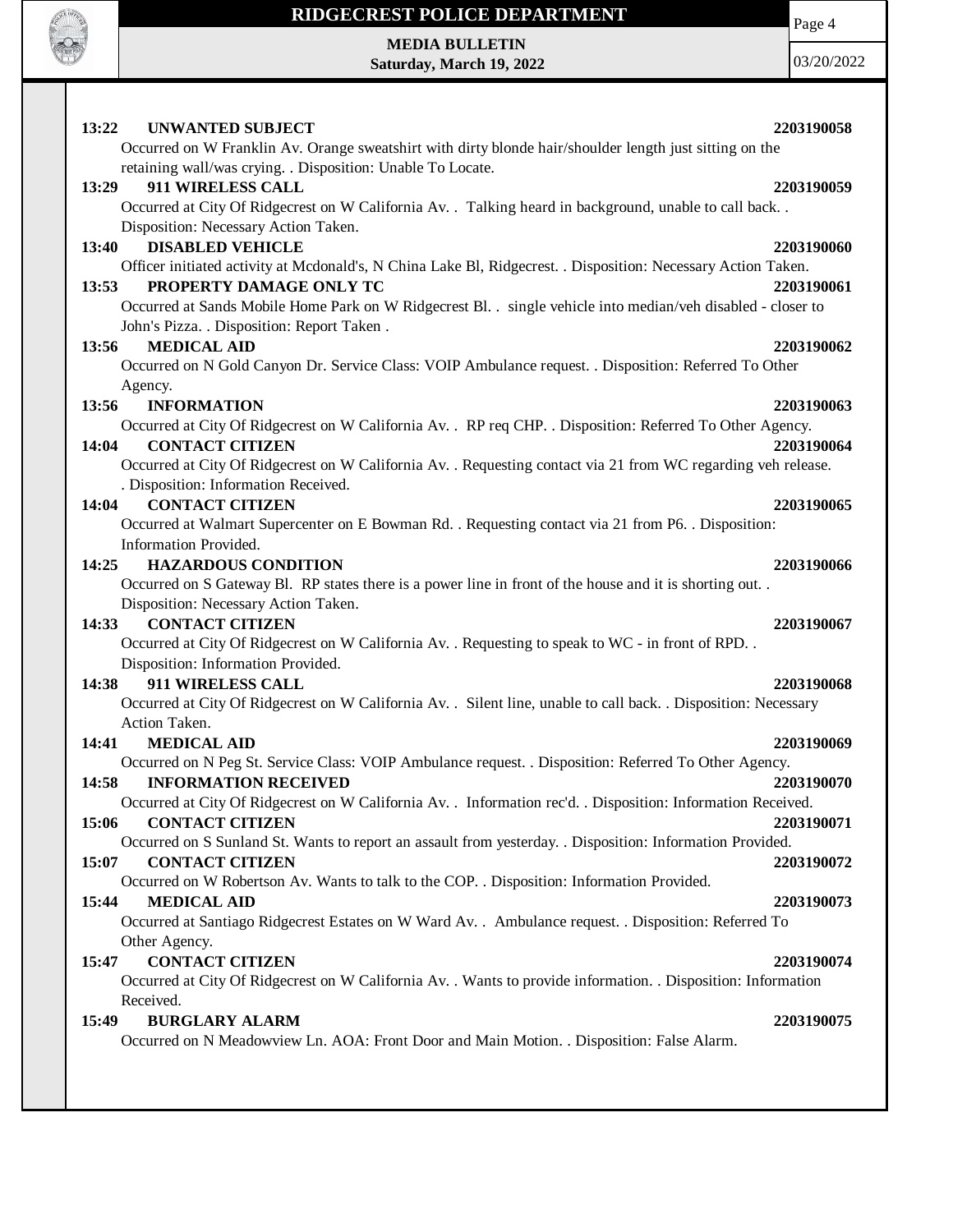

# **RIDGECREST POLICE DEPARTMENT MEDIA BULLETIN**

**Saturday, March 19, 2022**

Page 5

| 16:11<br><b>TRAFFIC STOP</b>                                                                                     | 2203190076 |
|------------------------------------------------------------------------------------------------------------------|------------|
| Officer initiated activity at S China Lake Bl, Ridgecrest. (Hundred block.). Disposition: Warning (Cite/Verbal). |            |
| <b>BATTERY SPOUSE/COHABITANT</b><br>16:15                                                                        | 2203190077 |
| Occurred on S China Lake Bl. RP states male just assaulted her and ran nb on CLB. . Disposition: Report          |            |
| Taken.                                                                                                           |            |
| 16:18<br><b>CONCEALED DIRK/DAGGER</b>                                                                            | 2203190078 |
| Occurred at Wingstop on N China Lake Bl. . WMA/grey hoodie/tan shorts/birks - currently inside the store         |            |
| sleeping and refusing to leave - male is HBD                                                                     |            |
| SA/Newby, Justin Allynn 02/10/1986 Open chgs/647(f) PC/21310 PC Booked CRF. . Disposition: Arrest Made.          |            |
| <b>DISTURBANCE - VERBAL</b><br>17:09                                                                             | 2203190079 |
| Occurred at Home Depot on N China Lake Bl. . Service Class: VOIP RP states her and her manager are 415           |            |
| verbal RP is currently in the back of the store where management is - manager is also in the back                |            |
| Disposition: Necessary Action Taken.                                                                             |            |
| <b>ACO CALL</b><br>17:13                                                                                         | 2203190080 |
| Occurred on W Mariposa Av. Dogs been outside for 3 days no food or water. . Disposition: Necessary Action        |            |
| Taken.                                                                                                           |            |
| 17:31<br><b>PRISONER TRANSPORT</b>                                                                               | 2203190081 |
| Occurred at City Of Ridgecrest on W California Av. . 22-854 /22-853. . Disposition: Necessary Action Taken.      |            |
| <b>RECKLESS VEHICLE</b><br>17:44                                                                                 | 2203190082 |
| Occurred at S China Lake Bl/W Bowman Rd. silver 4 door not stopping at stop signs and stopping in the            |            |
| middle of the road and was swerving all over the road. . Disposition: Log Note Only.                             |            |
| <b>MEDICAL AID</b><br>17:47                                                                                      | 2203190083 |
| Occurred on E Ridgecrest Bl. Ambulance request. . Disposition: Referred To Other Agency.                         |            |
| <b>CONTACT CITIZEN</b><br>17:50                                                                                  | 2203190084 |
| Occurred at City Of Ridgecrest on W California Av. . Here to speak with P6 for CA Form. . Disposition:           |            |
| Necessary Action Taken.                                                                                          |            |
| <b>SUSPECT ARREST</b><br>18:16                                                                                   | 2203190085 |
| Officer initiated activity at Knights Inn, N Balsam St, Ridgecrest. SA/Duarte, Allante Isaac                     |            |
| Open Chg/PC 273.5(A) Case 22-853                                                                                 |            |
| Booked CRF. . Disposition: Arrest Made.                                                                          |            |
| 18:26<br><b>BURGLARY ALARM</b>                                                                                   | 2203190086 |
| Occurred at A & L Tire Company on W Inyokern Rd. . Commercial. . Disposition: Disregard From Alarm               |            |
| Company.                                                                                                         |            |
| 18:56<br>911 WIRELESS CALL                                                                                       | 2203190087 |
| Occurred at City Of Ridgecrest on W California Av. . Cellular E911 Call: Service Class: WPH2 Accidental Dial. .  |            |
| Disposition: Log Note Only.                                                                                      |            |
| AUDIBLE ALARM/RP OTHER THAN ALARM CO<br>19:00                                                                    | 2203190088 |
| Occurred on N Cisco St. Carbon Monoxide Alarm. . Disposition: Referred To Other Agency.                          |            |
| 19:03<br><b>WELFARE CHECK</b>                                                                                    | 2203190089 |
| Occurred on S Allen St. WelCheck on neighbor. . Disposition: Checks Ok.                                          |            |
| 19:03<br><b>BURGLARY ALARM</b>                                                                                   | 2203190090 |
| Occurred on W Willow Av. Residential. . Disposition: Disregard From Alarm Company.                               |            |
| 19:11<br><b>CONTACT CITIZEN</b>                                                                                  | 2203190091 |
| Occurred on S Allen St. Contact from P12. . Disposition: Information Provided.                                   |            |
| 19:14<br><b>SHOPLIFTING</b>                                                                                      | 2203190092 |
| Officer initiated activity at Home Depot, N China Lake Bl, Ridgecrest. . Disposition: Necessary Action Taken.    |            |
|                                                                                                                  |            |
|                                                                                                                  |            |
|                                                                                                                  |            |
|                                                                                                                  |            |